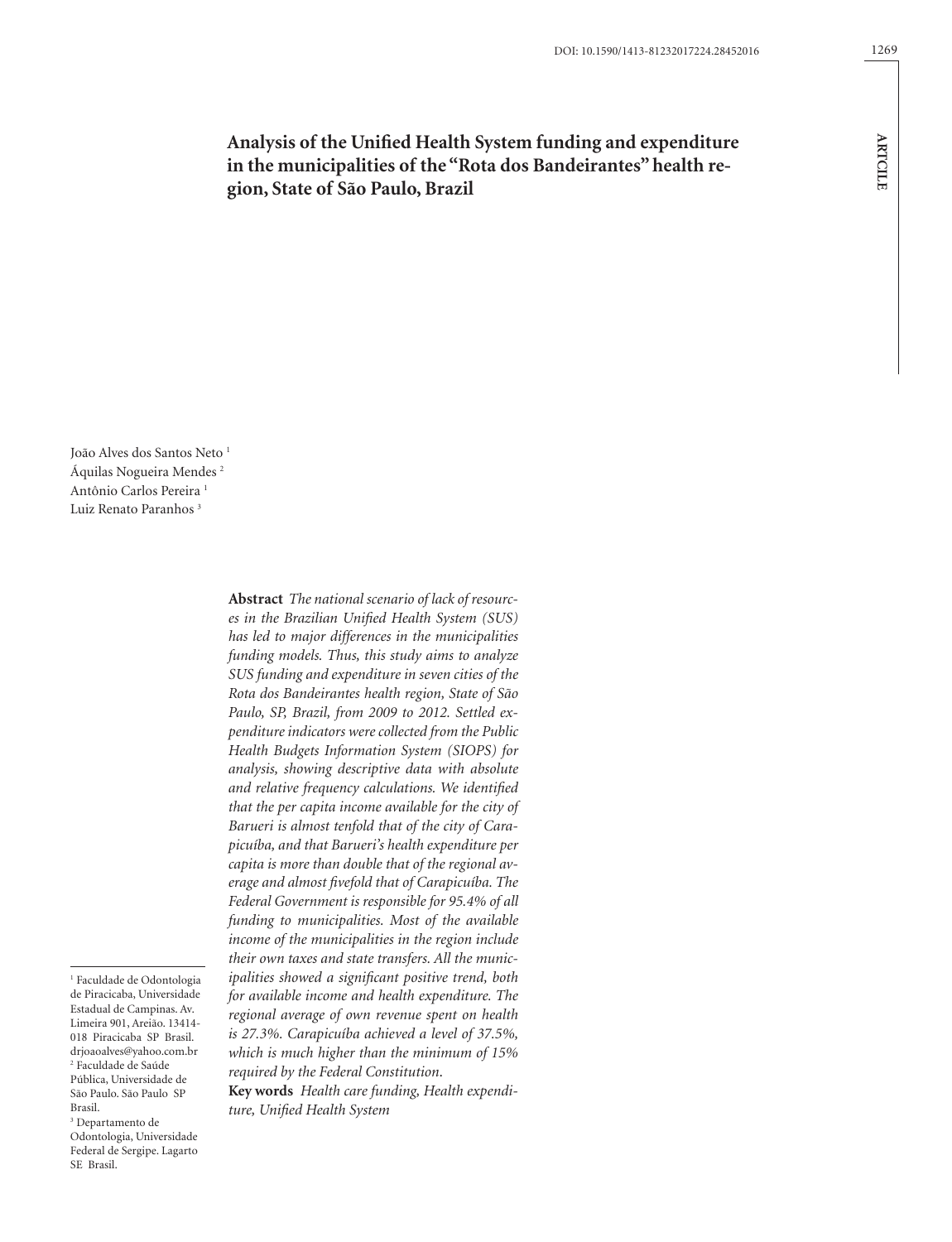# **Introduction**

Since the Health Reform implemented in Brazil in the midst of the 1970s and 1980s economic and political crisis, idealizers of this movement were already faced with a funding dilemma<sup>1,2</sup>. The Health Reform movement resulted in the establishment of the Unified Health System (SUS) by the 1988 Federal Constitution and, twenty-eight years later, its funding remains unclear<sup>1-10</sup>.

We can say that most of the structural problems that plague the SUS today are related to funding5,7,8,11,12. It is so hard to find an ideal way to fund the health system and, in the 1990s and 2000s, this was one of the most debated and problematic issues in the implementation of the SUS, and, recently, has appeared in the research agendas with almost the same frequency as healthcare model studies<sup>1,5,8,11</sup>.

While it is recognized that there are expenditure management issues, it is clear that the system that is intended to be "universal" and "comprehensive" is operating with funding far below the required level<sup>2,5</sup>. This situation has directly hampered SUS municipal managers' priority of a primary health care (PHC) policy for the implementation of a new Brazilian health care model.

This policy was especially developed in the 1990s, when great efforts were made to universalize PHC, and this process developed over the 2000s. In 2011, the National Council of Municipal Health Secretariats (CONASEMS) strengthened its advocacy for the qualification of PHC in this system, so that it could coordinate comprehensive health care and develop care networks<sup>13</sup>. However, the implementation of this guideline has faced hurdles through SUS problematic funding. The sizeable difference in the municipal collection power and the availability of resources for health, combined with other factors, have made municipal public health systems totally heterogeneous<sup>1,7,14</sup>, producing equally heterogeneous health regions<sup>15</sup>. Thanks to health municipalization and decentralization, followed by the late, and still not effective effort to strengthen health regions<sup>14,16-20</sup>, we live today a reality where the municipality is considered the basic organizational core of the system<sup>16</sup>. This situation produced a segmentation of the health system into national subsystems, a factor that influences the fragmentation of the SUS in the name of municipal autonomy<sup>16,19,20</sup>. SUS fragmentation has generated local inequities<sup>15-17</sup> that are evident when analyzing SUS funding and expenditure in the municipalities.

Therefore, this study analyzes SUS funding and expenditure, showing the different funding patterns and the different public health expenditure models of the seven municipalities of the Rota dos Bandeirantes health region, State of São Paulo, from 2009 to 2012.

## **Methodology**

This is an analytical, retrospective and cross-sectional quantitative study on the seven municipalities of the Rota dos Bandeirantes health region from 2009 to 2012, using secondary public domain data. The Rota dos Bandeirantes health region consists of the municipalities of Barueri, Carapicuíba, Itapevi, Jandira, Osasco, Pirapora do Bom Jesus and Santana de Parnaíba. These municipalities were characterized through the 2014 Rota dos Bandeirantes Region Health  $Map<sup>21</sup>$ .

Data compilation and analysis was followed to analyze funding and health expenditure of these municipalities, similar to other studies<sup>22,23</sup>, using the results of the 2009-2012 indicators from the Public Health Budgets Information System (SIOPS) made available by the Ministry of Health through the SUS Information Technology Department (DATASUS) on the Health Portal. Indicators used were as follows: tax revenue and legal constitutional transfers per capita; Percentage of own tax revenue over tax revenue and legal constitutional transfers; Percentage of the Municipal Participation Fund (FPM) revenue over tax revenue and legal constitutional transfers; Percentage of Tax on Operations related to the Circulation of Goods and on the Provision of Interstate and Intercity Transport and Communication Services (ICMS) revenue over tax revenue and legal constitutional transfers; Percentage of transfers from the federal government to the SUS over total SUS transfers; Per capita income from SUS transfers; Total expenditure on health per capita; Percentage of own resources spent on health; Percentage of personnel expenditure over total health expenditure; Percentage of expenditure on outsourced services – legal entities over total health expenditure and percentage of investment expenditure over total health expenditure.

Indicators used for the analysis of municipal funding and expenditure were collected by SIOPS<sup>24</sup>. Website http://portalsaude.saude.gov. br/index.php/o-ministerio/principal/siops was first accessed to obtain these data. Then, the fol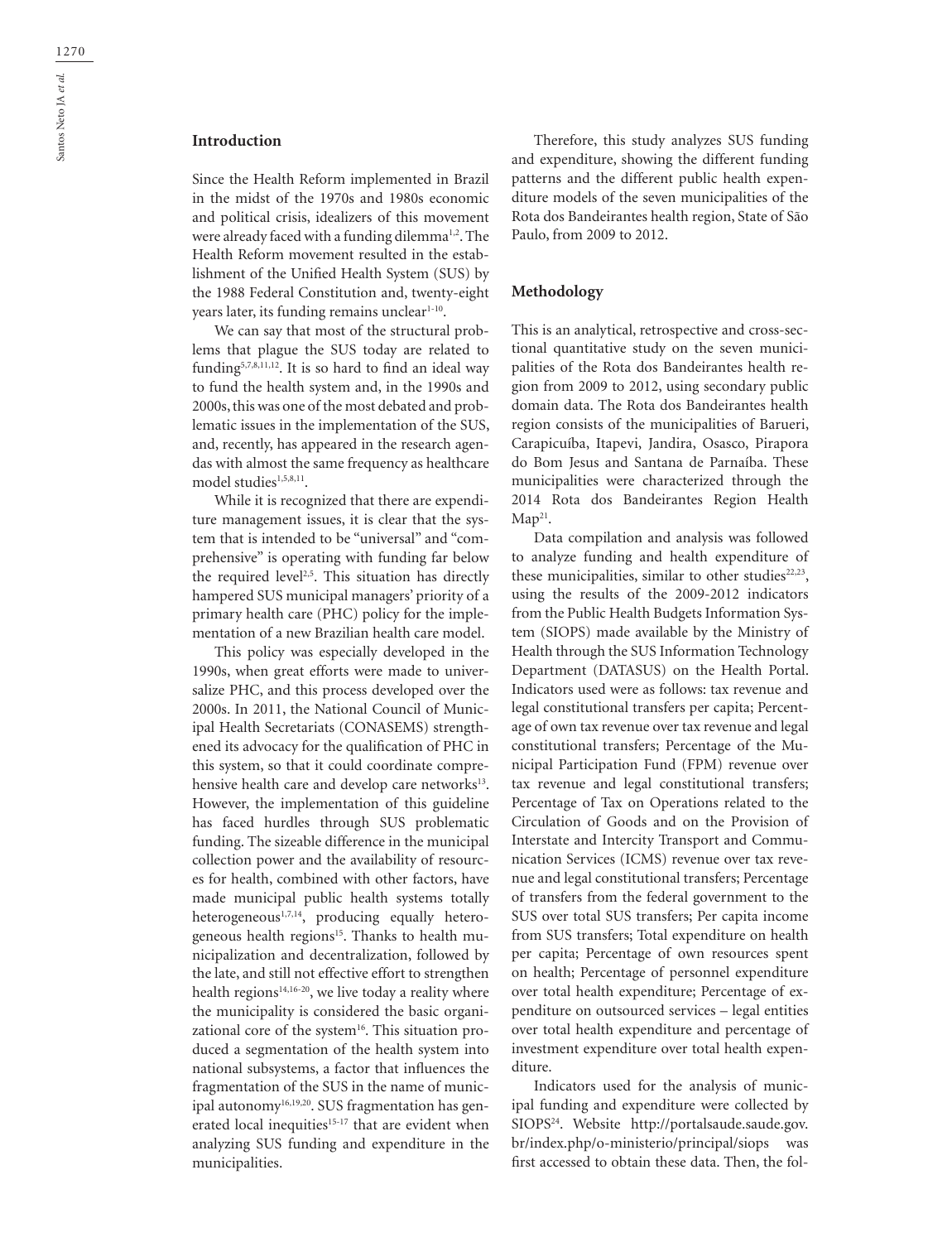lowing search strings were selected: "indicators", "municipalities", "consultation per stage of expenditure", "2002 onwards annual" and "settled expenditure". The budgetary data (revenues and expenses) shown in the tables and charts were deflated using the General Price Index-Internal Availability (IGP-DI) of the Getúlio Vargas Foundation, converted to December 2012 values.

#### **Results**

The Rota dos Bandeirantes health region consists of the municipalities of Barueri, Carapicuíba, Itapevi, Jandira, Osasco, Pirapora do Bom Jesus and Santana de Parnaíba, which are located to the west of the metropolitan region of São Paulo, in a contiguous region and of geographically close municipalities, but with profound differences (including demographic differences), with 16,238 inhabitants in Pirapora do Bom Jesus, 110,842 inhabitants in Jandira, 113,945 inhabitants in Santana de Parnaíba, 206,558 inhabitants in Itapevi, 373,358 inhabitants in Carapicuíba and 668,877 inhabitants in Osasco.

The Rota dos Bandeirantes municipalities are also different in the way they build their political and economic processes, but their interests converge with regard to services, trade and employment, which transcend the boundaries of municipalities, creating a dynamic coexistence network. Due to their own characteristics, some municipalities are still quite dependent on jobs, health and services in general. The production of wealth generated by the region has not been equally distributed among the municipalities, where areas of great purchasing power coexist with areas of extreme poverty.

The heterogeneity of the Rota dos Bandeirantes municipalities is also evident when observing the 2010 Human Development Index (HDI). Pirapora do Bom Jesus has the lowest HDI of the region  $(0.727)$ , ranking  $418<sup>th</sup>$  in the State of São Paulo's municipalities ranking, followed by Itapevi (0.735), ranking 345<sup>th</sup>, Carapicuíba  $(0.749)$ , ranking  $236<sup>th</sup>$ , and Jandira  $(0.760)$ , ranking 164th, very far from Barueri and Santana de Parnaíba, with HDIs of 0.786 and 0.814, respectively, ranking 47<sup>th</sup> and 9<sup>th</sup> in the State of São Paulo municipalities ranking.

When evaluating the available per capita income of each municipality (Table 1), which are the available funds to implement public actions and services for the population of its territory, a very large inequality is identified between Baru-

eri's income, which is almost tenfold that of Carapicuíba, which has the lowest available income in the region. The municipality of Santana de Parnaíba also has an available per capita income above regional average, and more than double that of Osasco that ranks third in the region in this category. Available income increased almost every year and in all assessed municipalities, with an average growth of around 30%, when comparing to the first evaluated year (2009) with the last evaluation year (2012). In Pirapora do Bom Jesus, this available income growth was 64.27%, whereas Itapevi reported a level of 46.69%. The municipality with the lowest increase in available income was Jandira, with 12.10%.

The structure of the available income of the municipalities of the region in the period studied, considering the local municipality taxes collected, the constitutional state transfers of the Tax on Operations related to the Circulation of Goods and on the Provision of Interstate and Intercity Transport and Communication Services (ICMS) and the federal constitutional transfers of the Municipal Participation Fund (MPF) are shown in Table 2. It can be observed that, in the average and in all the years studied, municipalities of the region are highly dependent on own taxes and ICMS, and the only municipality with great FPM-dependence is Pirapora do Bom Jesus.

The percentage of Federal Government' and State's share in transfers to the SUS of municipalities of the region shows the importance of these remittances in municipal health financing. According to information provided by SI-OPS, in the average of the four years studied, the Federal Government's share of SUS transfer was 95.40% compared to 4.60% of State transfers to the municipalities of the region. Federal Government-State distribution was as follows: Barueri, 98.20%-1.80%; Carapicuíba, 90.80%-9.20%; Itapevi, 86.40%-13.60%; Jandira, 99.00%-1.00%; Osasco, 97.40%-2.60%; Pirapora do Bom Jesus, 89.00%-11.00%; and Santana de Parnaíba, 99.00%-1.00%.

In the years 2009 to 2012, the average Federal Government and State per capita transfers to the SUS of the municipalities of the region enables a better understanding of the impact of federal and state transfers directly on the service to cities residents.

The average Federal Government-State per capita amount distribution over the four assessed years was as follows: Barueri, R\$ 130,90-R\$ 2.29; Carapicuíba, R\$ 64.40-R\$ 6.43; Itapevi, R\$ 70.00- R\$ 11.59; Jandira, R\$ 129.20-R\$ 1.33; Osasco,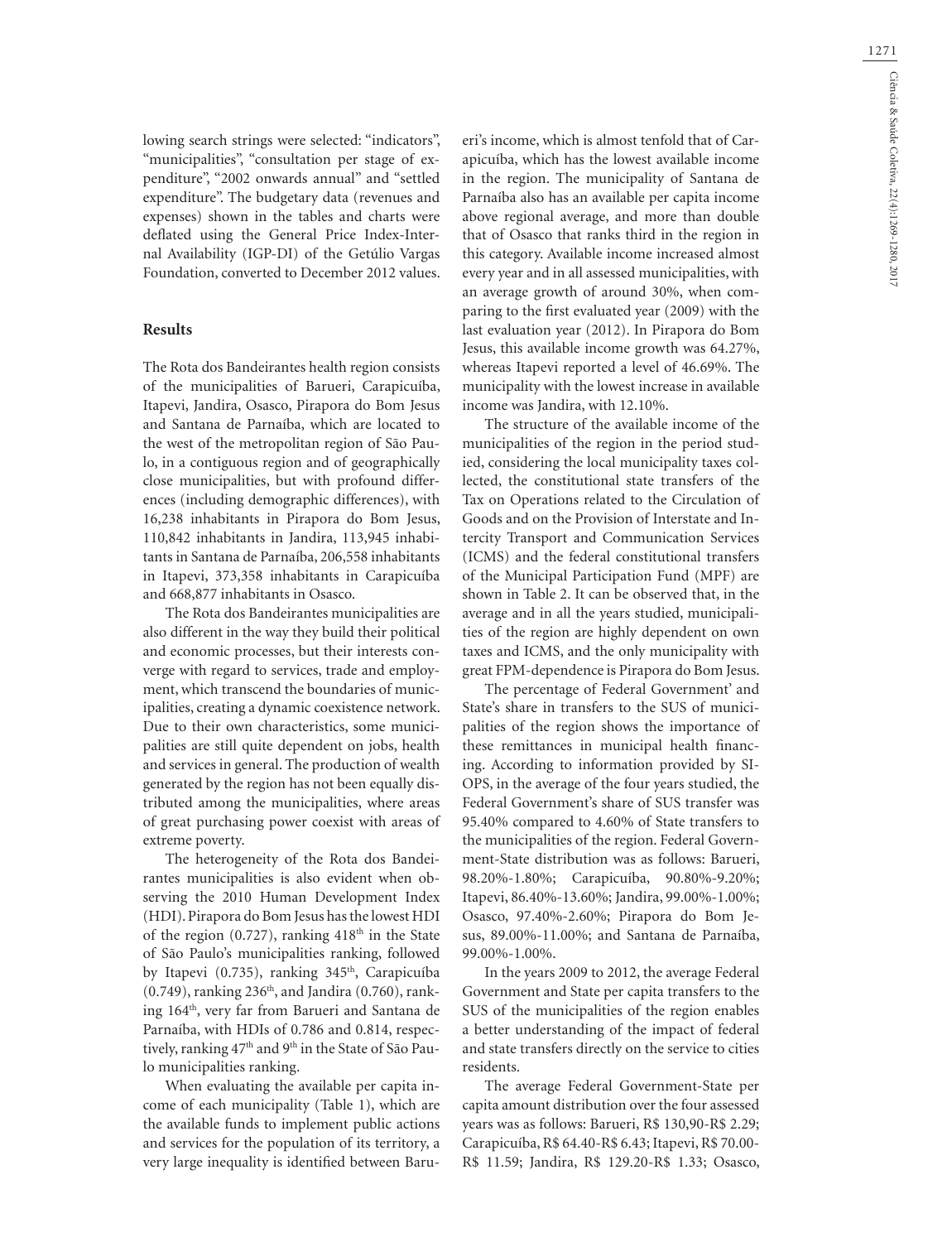| Municipalities/<br><b>Health Region</b> | 2009     | 2010     | 2011     | 2012     | <b>Municipal Average</b><br>2009 to 2012 |
|-----------------------------------------|----------|----------|----------|----------|------------------------------------------|
| Barueri                                 | 4.986,35 | 4.872,90 | 6.038,65 | 6.228,29 | 5.531,55                                 |
| Carapicuíba                             | 526,05   | 556,78   | 638,25   | 675,63   | 599,18                                   |
| Itapevi                                 | 878,33   | 879,57   | 1.172,68 | 1.288,38 | 1.054,74                                 |
| Jandira                                 | 1.013,81 | 1.067,49 | 1.190,16 | 1.136,46 | 1.101,98                                 |
| Osasco                                  | 1.203,37 | 1.376,43 | 1.580,30 | 1.641,96 | 1.450,51                                 |
| Pirapora do Bom Jesus                   | 976,13   | 1.237,17 | 1.518,73 | 1.603,51 | 1.333,89                                 |
| Santana de Parnaíba                     | 2.809,16 | 2.707,02 | 3.113,18 | 3.479,95 | 3.027,33                                 |
| Region Average                          | 1.666,82 | 1.723,93 | 2.032,04 | 2.129,20 | 1.888,00                                 |

**Table 1.** Available per capita income from taxes and constitutional and legal transfers, by municipality and health region, in the period from 2009 to 2012 (in Reals of Dec/2012\*).

\* Deflator IGP-DI – FGV.

Source: SIOPS.

**Table 2.** Level of dependence, as a percentage, of the municipalities' available income in relation to taxes collected by the municipality, state constitutional transfers of the ICMS and the federal constitutional transfers of the FPM, by municipality and health region, in the period from 2009 to 2012.

| Municipalities/       |       | Period |       |       |                                |
|-----------------------|-------|--------|-------|-------|--------------------------------|
| <b>Health Region</b>  | 2009  | 2010   | 2011  | 2012  | Municipal Average 2009 to 2012 |
| Barueri               |       |        |       |       |                                |
| Local Taxes           | 43,21 | 46,37  | 46,93 | 48,99 | 46,38                          |
| <b>ICMS</b>           | 49,55 | 45,93  | 46,12 | 43,52 | 46,28                          |
| <b>FPM</b>            | 3,45  | 3,23   | 2,93  | 3,50  | 3,28                           |
| Carapicuíba           |       |        |       |       |                                |
| <b>Local Taxes</b>    | 29,77 | 31,77  | 35,55 | 37,93 | 33,76                          |
| <b>ICMS</b>           | 32,97 | 31,15  | 32,73 | 30,81 | 31,91                          |
| <b>FPM</b>            | 25,64 | 23,51  | 17,04 | 18,49 | 21,17                          |
| Itapevi               |       |        |       |       |                                |
| <b>Local Taxes</b>    | 29,85 | 29,15  | 28,99 | 26,81 | 28,70                          |
| <b>ICMS</b>           | 36,72 | 39,20  | 43,54 | 50,18 | 42,41                          |
| ${\rm FPM}$           | 29,17 | 25,87  | 22,44 | 18,12 | 23,90                          |
| Jandira               |       |        |       |       |                                |
| Local Taxes           | 23,78 | 29,62  | 27,53 | 27,04 | 26,99                          |
| <b>ICMS</b>           | 39,06 | 39,73  | 38,36 | 40,31 | 39,36                          |
| <b>FPM</b>            | 29,96 | 22,89  | 26,61 | 27,55 | 26,75                          |
| Osasco                |       |        |       |       |                                |
| <b>Local Taxes</b>    | 56,08 | 55,57  | 53,73 | 52,37 | 54,44                          |
| <b>ICMS</b>           | 35,14 | 31,90  | 32,37 | 34,68 | 33,52                          |
| <b>FPM</b>            | 5,58  | 4,76   | 5,45  | 4,85  | 5,16                           |
| Pirapora do Bom Jesus |       |        |       |       |                                |
| <b>Local Taxes</b>    | 40,69 | 22,82  | 21,89 | 23,90 | 27,33                          |
| <b>ICMS</b>           | 24,68 | 26,87  | 35,73 | 26,27 | 28,39                          |
| ${\rm FPM}$           | 29,83 | 47,32  | 47,26 | 46,17 | 42,64                          |
| Santana de Parnaíba   |       |        |       |       |                                |
| <b>Local Taxes</b>    | 59,14 | 58,18  | 55,69 | 52,83 | 56,46                          |
| <b>ICMS</b>           | 23,56 | 23,84  | 28,18 | 28,75 | 26,08                          |
| ${\rm FPM}$           | 9,23  | 9,30   | 7,91  | 8,89  | 8,83                           |
| Region Average        |       |        |       |       |                                |
| <b>Local Taxes</b>    | 46,10 | 47,63  | 46,96 | 47,13 | 46,95                          |
| <b>ICMS</b>           | 40,33 | 37,60  | 38,76 | 38,69 | 38,84                          |
| ${\rm FPM}$           | 8,81  | 8,03   | 7,66  | 7,68  | 8,04                           |

Source: SIOPS.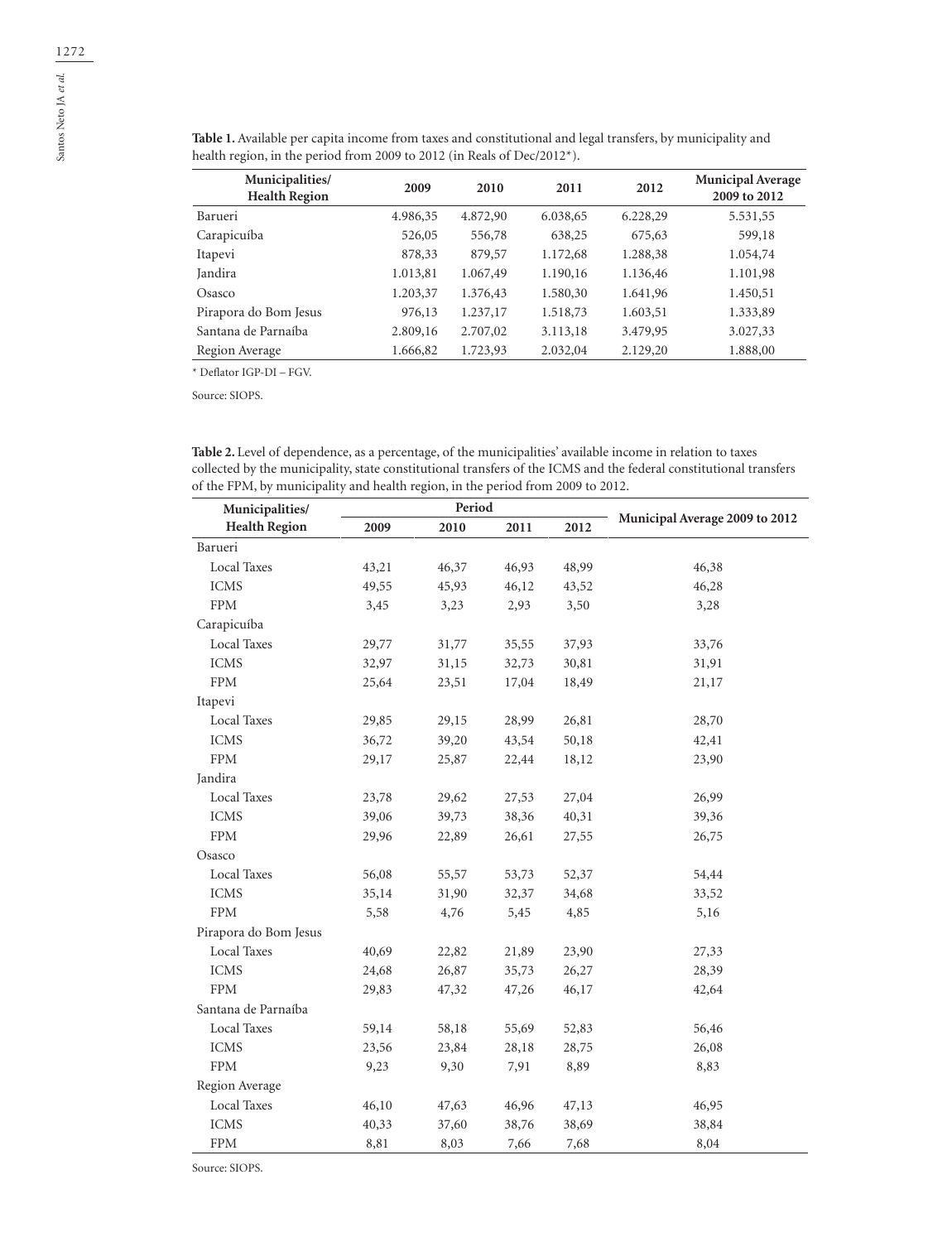R\$ 98.40-R\$ 2.63; Pirapora do Bom Jesus, R\$ 127.70-R\$ 18.80; Santana de Parnaíba, R\$ 75.90- R\$ 0.69. In the regional average, municipalities received R\$ 93.30 from the Federal Government and R\$ 4.34 from the State. It is worth reminding that data originated from SIOPS and that all these values were deflated for December 2012 to facilitate comparison between them.

Total municipal health expenditure comprises municipal public authority funds directly spent by the Municipal Health Secretariat and includes, besides municipal own funds, transfers from federal and state governments, since they are accounted for in the municipal budget. Table 3 shows municipalities' total annual health expenditure per capita and the average of the four years studied. Worth noting is the difference between the municipalities of Barueri and Santana de Parnaíba against the regional average and the remaining municipalities, as well as, with the exception of Jandira and Pirapora do Bom Jesus, the increasing trend of total SUS expenditure per capita in all other municipalities analyzed.

The analysis of health expenditure with own resources (Table 4), assessed SUS expenditure excluding SUS transfers from other federated entities and including only municipal own resources, that is, those from municipal taxes and legal constitutional transfers, both shown by per capita amount and by the percentage that demonstrates compliance with the provisions of Complementary Law 141 of January 13, 2012<sup>25</sup>, which determines that municipalities must spend least 15% of their tax revenues and constitutional transfers.

Table 4 shows the increasing trend of health expenditure with own resources in all municipalities evaluated and the percentage spent on health through municipalities' own revenue, evidencing the level of municipality commitment in health actions and services. Worth highlighting are the regional average, which is almost double the minimum required by law and the difference in the per capita amount of Barueri and Santana de Parnaíba compared to the remaining municipalities in the region, as well as the high percentage of commitment of own revenue of Carapicuíba, Itapevi, Osasco and Pirapora do Bom Jesus.

Table 5 shows the purpose of health funds' expenditure in the municipalities of the region in the years studied. It was possible to observe that, in the regional average and in all the years studied, most funds were allocated to personnel expenses.

#### **Discussion**

SUS underfunding has been occurring since its inception, and this situation exacerbates in times of crisis, due to undefined systematic and adequate funding source and by drastic cuts that do not spare health when finances are tight. Analyzing SUS funding and expenditure in municipalities is a way of portraying the real situation of public financing at the source, where things happen and where the population really feels hardships of accessing public health services, and thus, exposing difficulties, differences and models adopted, proposing solutions that can contribute to the consolidation of the SUS.

The reason for choosing the Rota dos Bandeirantes health region for study was precisely due

| Municipalities/<br><b>Health Region</b> | 2009     | 2010     | 2011     | 2012     | <b>Municipal Average</b><br>2009 to 2012 |
|-----------------------------------------|----------|----------|----------|----------|------------------------------------------|
| Barueri                                 | 1.179,97 | 1.171,85 | 1.507,73 | 1.557,47 | 1.354,25                                 |
| Carapicuíba                             | 247,65   | 267,12   | 286,45   | 364,74   | 291,49                                   |
| Itapevi                                 | 383,17   | 396,48   | 503,91   | 573,79   | 464,34                                   |
| Jandira                                 | 395,67   | 313,88   | 350,59   | 385,64   | 361,44                                   |
| Osasco                                  | 501,40   | 554,38   | 674,88   | 668,66   | 599,83                                   |
| Pirapora do Bom Jesus                   | 625,99   | 502,58   | 569,89   | 555,98   | 563,61                                   |
| Santana de Parnaíba                     | 592,91   | 681,55   | 931,72   | 1.033,10 | 809,82                                   |
| Region Average                          | 534,14   | 558,90   | 683,49   | 722,59   | 624,78                                   |

**Table 3.** Total SUS municipal per capita expenditure, by municipalities and health region in the period from 2009 to 2012 (in Reals of Dec/2012\*).

\* Deflator IGP-DI – FGV.

Source: SIOPS.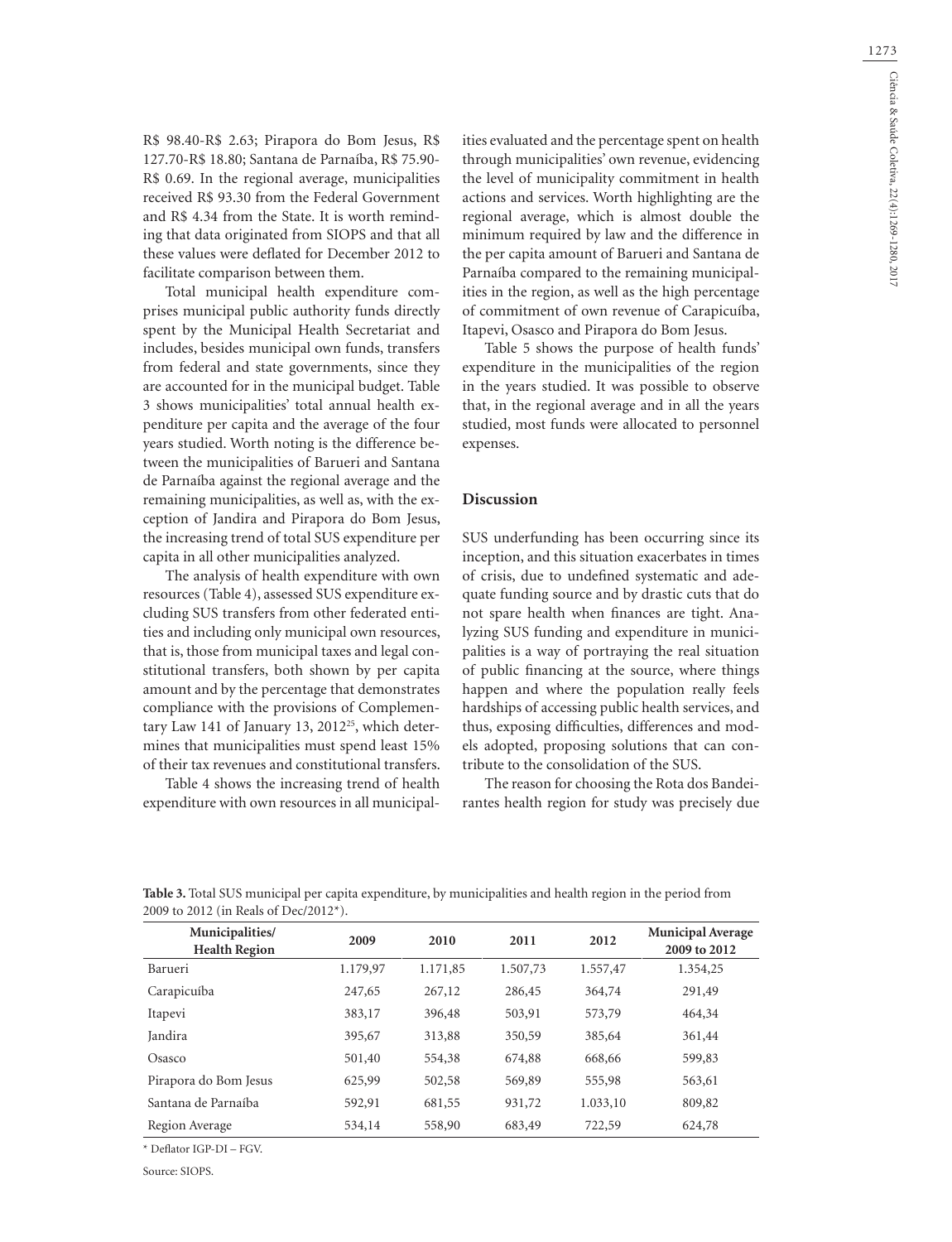**Table 4.** SUS per capita expenditure with municipal own resources and proportion of municipality's own revenue invested in health, by municipalities and health region in the period from 2005 to 2012 (in Reals of Dec/2012\*).

| Período                                 | 2009<br>2010  |       | 2011          |       | 2012          |               | Municipal<br>Average<br>2009 to 2012 |       |               |       |
|-----------------------------------------|---------------|-------|---------------|-------|---------------|---------------|--------------------------------------|-------|---------------|-------|
| Municipalities/<br><b>Health Region</b> | Per<br>capita | $\%$  | Per<br>capita | $\%$  | Per<br>capita | $\frac{0}{0}$ | Per<br>capita                        | $\%$  | Per<br>capita | $\%$  |
| Barueri                                 | 1.046,42      | 20,99 | 1.062,98      | 21,81 | 1.370,33      | 22,69         | 1.387,48                             | 22,28 | 1.216,80      | 21,94 |
| Carapicuíba                             | 181,60        | 34,52 | 204,38        | 36,71 | 223,98        | 35,09         | 295,24                               | 43,70 | 226,30        | 37,51 |
| Itapevi                                 | 312,55        | 35,59 | 307,13        | 34,92 | 392,31        | 33,45         | 471,05                               | 36,56 | 370,76        | 35,13 |
| Jandira                                 | 255,05        | 25,16 | 177,19        | 16,6  | 224,29        | 18,85         | 265,72                               | 23,38 | 230,56        | 21,00 |
| Osasco                                  | 411,97        | 34,23 | 437,56        | 31,79 | 536,52        | 33,95         | 527,67                               | 32,14 | 478,43        | 33,03 |
| Pirapora do Bom Jesus                   | 420,37        | 43,06 | 406,28        | 32,84 | 388,02        | 25,55         | 412,21                               | 25,71 | 406,72        | 31,79 |
| Santana de Parnaíba                     | 522,08        | 18,59 | 603,62        | 22,3  | 845,38        | 27,15         | 920,53                               | 26,45 | 722.9         | 23,62 |
| Region Average                          | 534,14        | 26,54 | 558,90        | 26,65 | 683,49        | 27,98         | 722,59                               | 28,21 | 624,78        | 27,35 |
|                                         |               |       |               |       |               |               |                                      |       |               |       |

\* Deflator IGP-DI – FGV.

Source: SIOPS.

to the great heterogeneity of its municipalities, their different collection patterns and the different models of public health expenditure management. The period 2009-2012 was set for the study as the last completed period of municipal government management.

The analysis of the municipal available revenue (Table 1) and the public health expenditures (Table 3) evidences a direct relationship between both, that is, the higher the available income, the higher the public health expenditure, corroborating a study by Ferreira<sup>26</sup>. We also note a great disparity in the available municipal income, leading to heterogeneous ways of offering services to the population, both in health and in other areas, directly reflecting in the quality of public actions and services, including in health, producing islands of prosperity surrounded by misery on all sides. This heterogeneity and fragmentation of the Brazilian public health system caused by the centralization of the municipality as the basic organizational core of the system<sup>16</sup> and by the delay in recognizing and effecting regionalization as the only way to integrate a system that is segmented into 5,570 municipal systems and 27 state systems $14,16-19$  has caused such an abyssal inequity between municipalities and between health regions that the SUS of a municipality or a region is definitely not the same SUS of other municipalities or region.

When analyzing the level of dependence of the available income of municipalities that make up the Rota dos Bandeirantes health region (Table 2), we also note another large difference in the composition of revenue. The region has municipalities with great financial autonomy in the generation of their income and therefore greater possibility of implementing public policies, as in the case of Santana de Parnaíba, Osasco and Barueri, where approximately half of revenues consists of own taxes, while other municipalities own taxes revenue is around 30%, thus with a reduced possibility of implementing public policies.

There are also municipalities such as Pirapora do Bom Jesus, whose revenue consists of more than 42% from the Municipal Participation Fund (FPM). Some studies $22,23$  point out that FPM-dependence is more significant in municipalities with low numbers of inhabitants because the FPM distribution criterion is based on municipal population brackets.

Municipalities of the region are highly dependent on state ICMS transfers (over 25%), in all evaluated years and in all municipalities, including Pirapora do Bom Jesus, whose population is less than twenty thousand inhabitants. ICMS transfers tend to benefit densely populated municipalities with a more solid economic base and greater commercial activity and service production<sup>22</sup>. However, this work identified per-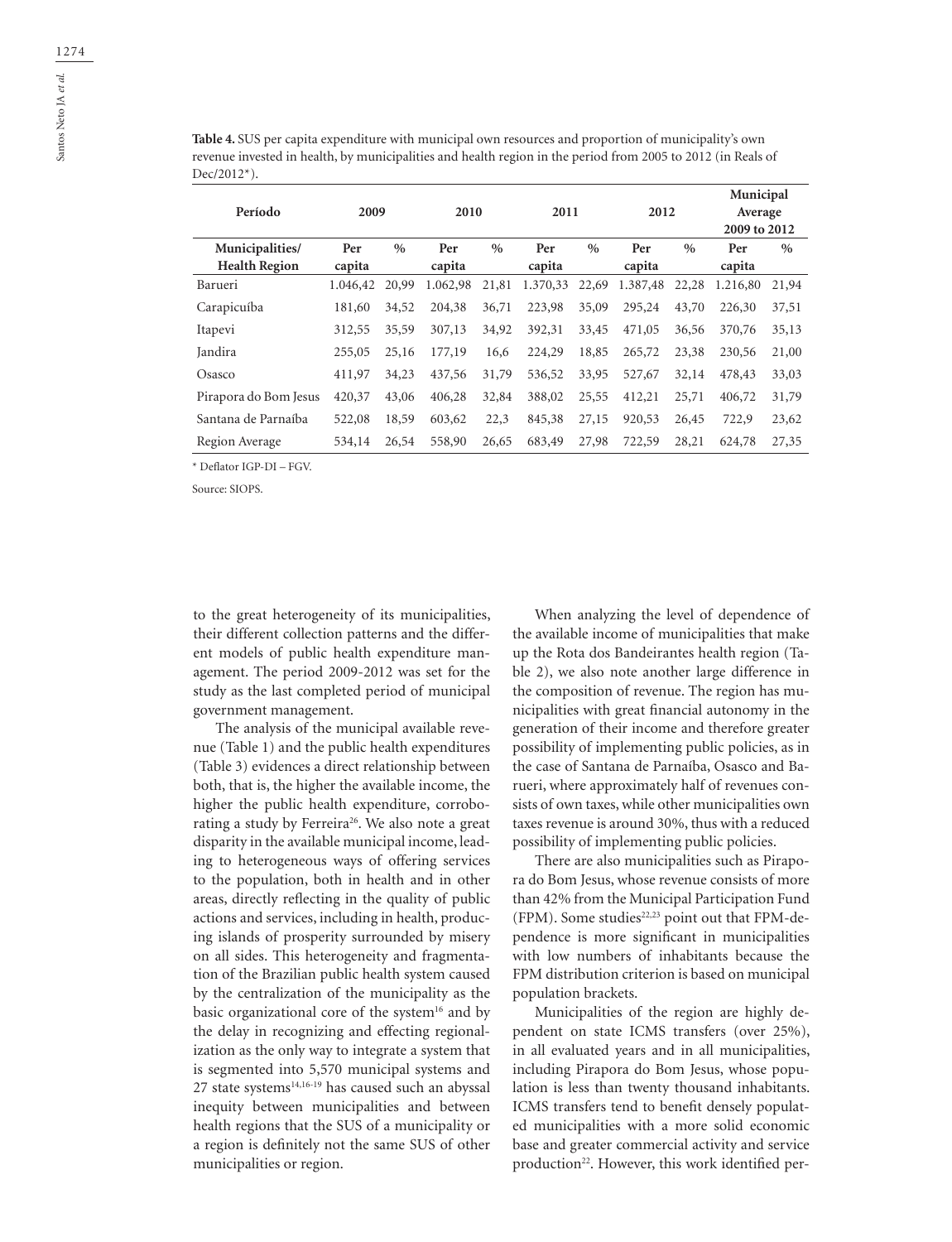| Municipalities/       |       | Period               |       |       |                                |
|-----------------------|-------|----------------------|-------|-------|--------------------------------|
| <b>Health Region</b>  | 2009  | 2011<br>2010<br>2012 |       |       | Municipal Average 2009 to 2012 |
| Barueri               |       |                      |       |       |                                |
| Personnel             | 29,39 | 38,39                | 38,64 | 41,89 | 37,08                          |
| Outsourced            | 59,93 | 51,71                | 49,28 | 46,86 | 51,95                          |
| Investments           | 1,34  | 0,70                 | 2,47  | 2,14  | 1,66                           |
| Carapicuíba           |       |                      |       |       |                                |
| Personnel             | 59,42 | 60,27                | 71,60 | 60,01 | 62,83                          |
| Outsourced            | 9,99  | 7,00                 | 7,72  | 9,48  | 8,55                           |
| Investments           | 2,79  | 1,58                 | 4,67  | 8,77  | 4,45                           |
| Itapevi               |       |                      |       |       |                                |
| Personnel             | 68,02 | 67,18                | 62,83 | 68,55 | 66,65                          |
| Outsourced            | 13,47 | 11,92                | 13,27 | 11,85 | 12,63                          |
| Investments           | 1,90  | 3,29                 | 5,84  | 2,68  | 3,43                           |
| Jandira               |       |                      |       |       |                                |
| Personnel             | 42,90 | 67,80                | 62,74 | 49,92 | 55,84                          |
| Outsourced            | 15,44 | 12,44                | 16,97 | 14,02 | 14,72                          |
| Investments           | 4,14  | 2,35                 | 1,57  | 2,77  | 2,71                           |
| Osasco                |       |                      |       |       |                                |
| Personnel             | 61,29 | 57,04                | 60,04 | 60,62 | 59,75                          |
| Outsourced            | 18,90 | 18,67                | 13,68 | 16,03 | 16,82                          |
| Investments           | 1,37  | 3,50                 | 2,74  | 3,44  | 2,76                           |
| Pirapora do Bom Jesus |       |                      |       |       |                                |
| Personnel             | 54,47 | 53,99                | 57,88 | 62,08 | 57,11                          |
| Outsourced            | 11,41 | 27,21                | 28,97 | 14,69 | 20,57                          |
| Investments           | 1,37  | 0,95                 | 0,95  | 0,31  | 0,90                           |
| Santana de Parnaíba   |       |                      |       |       |                                |
| Personnel             | 70,65 | 69,93                | 67,41 | 55,87 | 65,97                          |
| Outsourced            | 14,44 | 15,99                | 17,46 | 24,84 | 18,18                          |
| Investments           | 1,24  | 2,06                 | 5,38  | 8,58  | 4,32                           |
| Region Average        |       |                      |       |       |                                |
| Personnel             | 50,99 | 53,74                | 55,39 | 54,79 | 53,73                          |
| Outsourced            | 30,42 | 26,81                | 24,75 | 25,08 | 26,77                          |
| Investments           | 1,66  | 2,25                 | 3,28  | 3,99  | 2,80                           |

**Table 5.** Percentage share of personnel and third party services expenditure – legal entity, and expenditure on investments under total health expenditure, by municipalities and health region in the period from 2009 to 2012.

Source: SIOPS.

centages of the composition of available revenue through ICMS transfers below the regional average in the municipality of Osasco, which is the most densely populated of the region, with a very solid economic base and with great commercial activity and services. This discrepancy is justified by the large tax collection capacity with own taxes, which alone is more than half of the available income of Osasco, making the ICMS transfer lower than the regional average, percentage wise.

The Federal Government is, after the municipality itself, is the great financier of public health in the municipalities studied, in which more than 95% of transfers to the SUS of these municipalities derive from federal funds and less than 5% from State resources. Transfers made directly by the State Health Fund (FES) to the Municipal Health Fund (FMS) are negligible in the municipalities of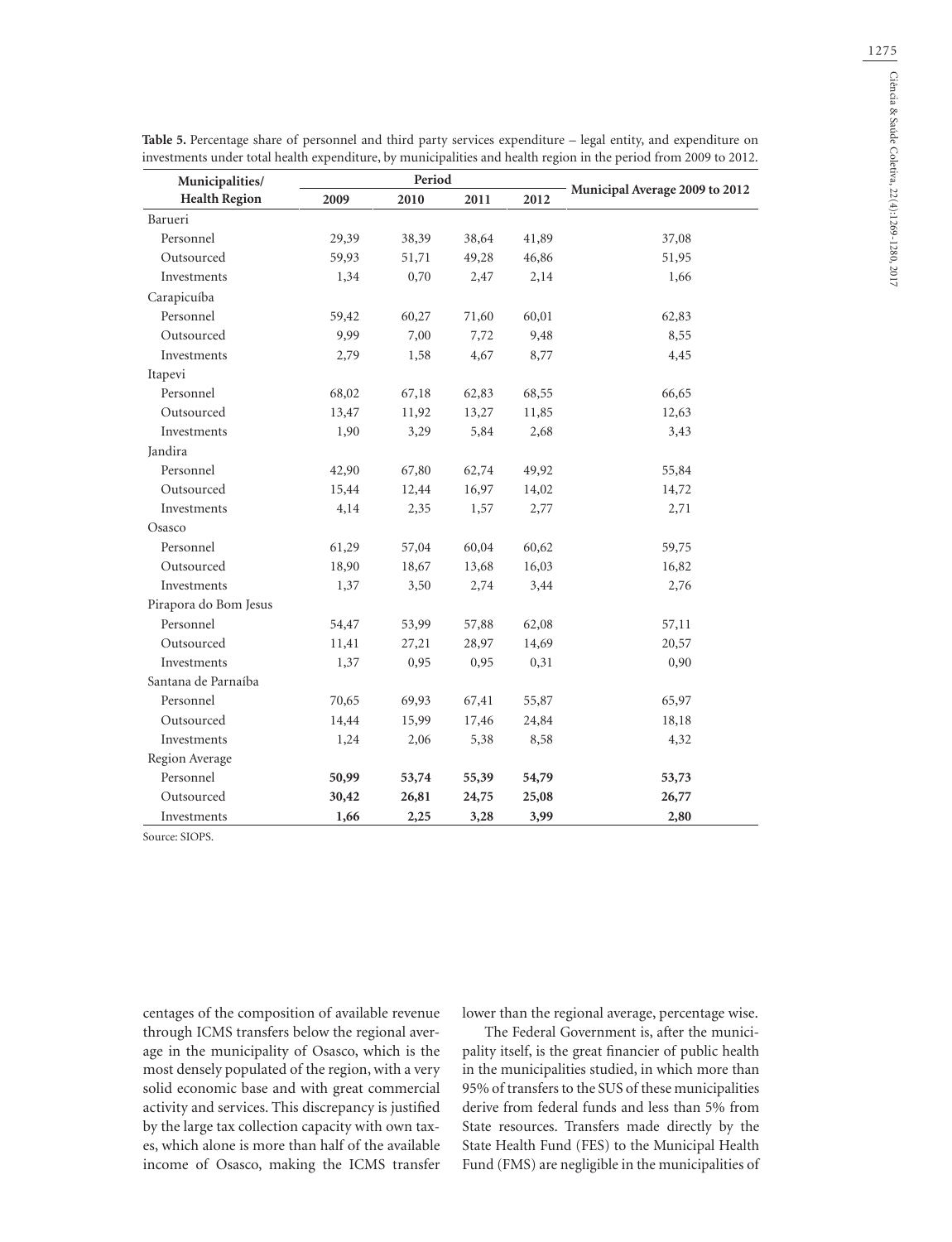the region; in some years and for some municipalities of the region, there were no transfers from State to municipality. A study by Mendes et al.<sup>23</sup> carried out throughout the metropolitan region of São Paulo reached the same conclusion, making it clear that fund-to-fund transfers to the SUS of municipalities through its State Health Secretariat of São Paulo (SES-SP) is not a policy of the government of the state of São Paulo. These findings are also corroborated by Leite et al.<sup>27</sup>, in a study on 14 municipalities in the state of Rio Grande do Norte, which also pointed to increased share of municipalities in the composition of funds, with a negligible State participation.

It is important to take into account that SES-SP has a large structure of services managed directly or through Social Health Organizations (OSS), which serve the population of the Rota dos Bandeirantes health region. However, this study could not establish SES-SP's indirect expenses in the municipalities and only considered municipal expenditure directly through the FMS.

Transfers to the SUS of the municipalities also show different levels of participation of the State and the Federal Government when analyzed per capita. The average per capita SUS transfers to the municipalities of the Rota dos Bandeirantes health region in the period 2009-2012 shows that Barueri has received more funds proportionally to its population, followed by Jandira. According to Ferreira<sup>26</sup>, SUS transfers per capita are proportional to the size of the municipality, with the exception of municipalities with less than ten thousand inhabitants and that, based on this fact, large urban clusters tend to spend more in terms of health per capita. While Barueri is not small, Osasco is relatively larger in both population and installed capacity, and ranks fourth in this segment. Jandira, which is second-to-last in terms of population, ranks second in transfers per capita, followed by Pirapora do Bom Jesus, whose population is less than twenty thousand inhabitants. We need to consider that "adherence" of municipalities to policies and programs that bring federal incentives is an independent decision and has direct bearing on the level of Federal Government transfers to municipalities.

The analysis of SUS transfers per capita shows that municipalities with a smaller structure, such as Carapicuíba and Itapevi benefit from lower funds levels proportionally to their population, certainly due to the installed capacity and the production historical series of these municipalities. Other authors<sup>23,27</sup> have reached similar conclusions.

With regard to total health expenditure (Table 3), there was an increase of more than 35% in the region's expenditure when comparing 2009 with 2012. This is a significant increase, considering that, at the time of IBGE's 2010 demographic census, a reduced population was noted in all municipalities in the region. This increased expenditure occurs in most Brazilian municipalities as already identified in another study<sup>27</sup>.

It is worth noting that the per capita expenditure calculation considers only the official population, without taking into account health users from other municipalities that end up using the services offered. The municipality of Barueri, which had the highest total per capita expenditure, due to its large service structure, ends up providing care to a large number of health users from neighboring municipalities, mainly through its emergency care units, and this serviced population is not included in the calculation of its total expenditure per capita. The municipality of Carapicuíba, which had the lowest per capita health expenditure, has in the region and even within its own territory state services in place to provide care to its population, and this indirect State expenditure with the population of Carapicuíba does not appear in this account. These considerations apply to all other municipalities, since no municipality has such a self-sufficient health system that it does not use any service from other municipalities or under state or federal management to provide comprehensive services to its citizens.

When assessing the percentage of expenditure with own revenues, that is, without considering expenses with health-linked revenues, one can see the level of endeavors of municipalities to maintain their health system (Table 4). The regional average is 27.35%, but the average of the four years studied reaches 37.51% in Carapicuíba; 35.13% in Itapevi; 33.03% in Osasco and 31.79% in Pirapora do Bom Jesus, while municipalities that evidenced the highest per capita health expenditure as Barueri committed, on average, 21.94% of their own revenues, and Santana de Parnaíba, which has the second largest per capita health expenditure in the region, committed 23.62% of its own revenue.

Health expenditure at levels above 30% of own income make the municipality administration impracticable and lead to not having resources for investments in other areas such as maintenance of public roads, security, the environment and others, since education minimally consumes 25% of tax revenues and constitutional transfers.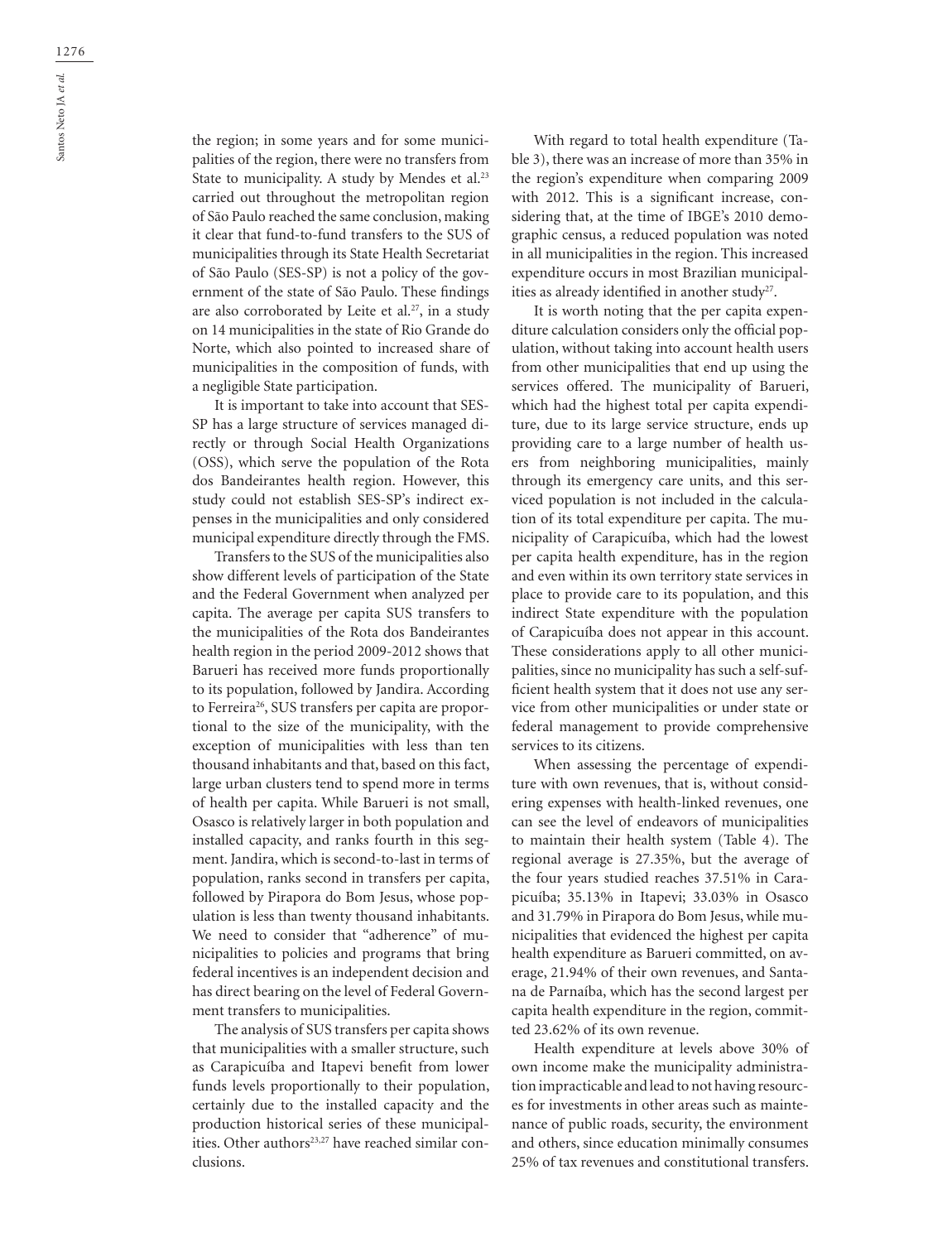Services backed by exorbitant expenditure to the detriment of developing other essential services should be a constant concern of the public manager<sup>28</sup>. Thus, public policies geared to reduce this great pressure on budgets of municipalities that have a lower collection should be in place. One way to relieve this pressure is through increased expenditure on health by the Ministry of Health, which is the government sphere that has a constitutional commitment to increase its share of health expenditure, thus settling a historical debt of those who proportionately have already spent more on health<sup>29</sup>. It is worth recalling that two Proposals of Amendment to the Constitution Nº 143 (PEC 143) and 241 (PEC 241) are being discussed in the National Congress, which, if approved, will further reduce Federal Government's health expenditure.

This study shows that, in the regional average of the four years studied, more than half of health expenditure (53.73%) was allocated to personnel and 26.77% to outsourced services. A slight increase in personnel expenses and a slight decrease in outsourcing expenses was noted between 2009 and 2012 (Table 5). The analysis of health expenditure allocation according to its purpose enables to identify the management model adopted by municipal governments vis-àvis human resources, whether own staff or outsourced personnel. The higher share of personnel expenses indicates that the municipality adopted the direct recruitment of personnel through public positions or jobs and the higher share of outsourced services indicates that the municipality chose not to use direct personnel recruitment, but rather contracting outsourced companies and/or establishing partnerships with not-forprofit private entities.

It can be said that, with the exception of the municipality of Barueri, which adopted a model of outsourcing of support services and partnerships through covenants and management agreements with private entities that manage some municipal services, at least in the period analyzed, the other municipalities adopted an eminently traditional model through the establishment and provision of public positions and jobs, corroborating other studies<sup>22,23</sup>.

The reason why Barueri adopted an outsourcing model is possibly the same as that of most Brazilian municipalities that are worried about not violating Complementary Law No. 101/2000<sup>30</sup>, called the Fiscal Responsibility Law (LRF), which limits municipal personnel expenses to 54% of net current revenue, at the risk of committing public finance crimes. Bills have been submitted to National Congress to relax LRF's limits and even to exclude resources allocated to public health actions and services<sup>31</sup> from personnel expenses brackets.

Investment expenditure during this period was very low in the municipalities of the region, which shows that municipal management is allocating few resources for the acquisition of permanent assets such as medical and hospital equipment, computers, furniture, etc., as well as for the construction of new facilities or expansion of units within own properties. Curiously, the municipality that spent the most health funds on new investments in this period was Carapicuíba, with 4.45%, followed closely by Santana de Parnaíba, with 4.32%. Other studies<sup>22,23</sup> also found this small share of investments in the municipalities analyzed.

#### **Final considerations**

In health policy evaluation, the municipality should be vigilant for its health funding and expenditure standard. The municipal manager's evaluation is essential, since he assumes responsibility for all public health actions and services within his territory, especially primary health care policy. Thus, it would be important for municipal managers to master this realm in order to ensure an evaluation of the municipal SUS to improve its results.

This article sought to evaluate municipal funding and expenditure with this purpose in mind, considering the important tool of SIOPS, little used for that purpose. As a management tool, this system supports the municipal manager's decision-making with regard to allocated and spent resources to better respond to the health needs of the local population.

Based on the analysis of the seven municipalities in the Rota dos Bandeirantes health region, we can conclude that there are large disparities in health funding and spending, with a significant discrepancy in available income per capita and per capita health expenditure by the municipalities in the region. These differences show that, in addition to insufficiency, there is a poor distribution of available resources, making the system heterogeneous and fragmented.

The SUS devised by leaders of the Health Reform movement was of a universal public health system, and not only for residents of municipalities with high capacity to collect funds. Networks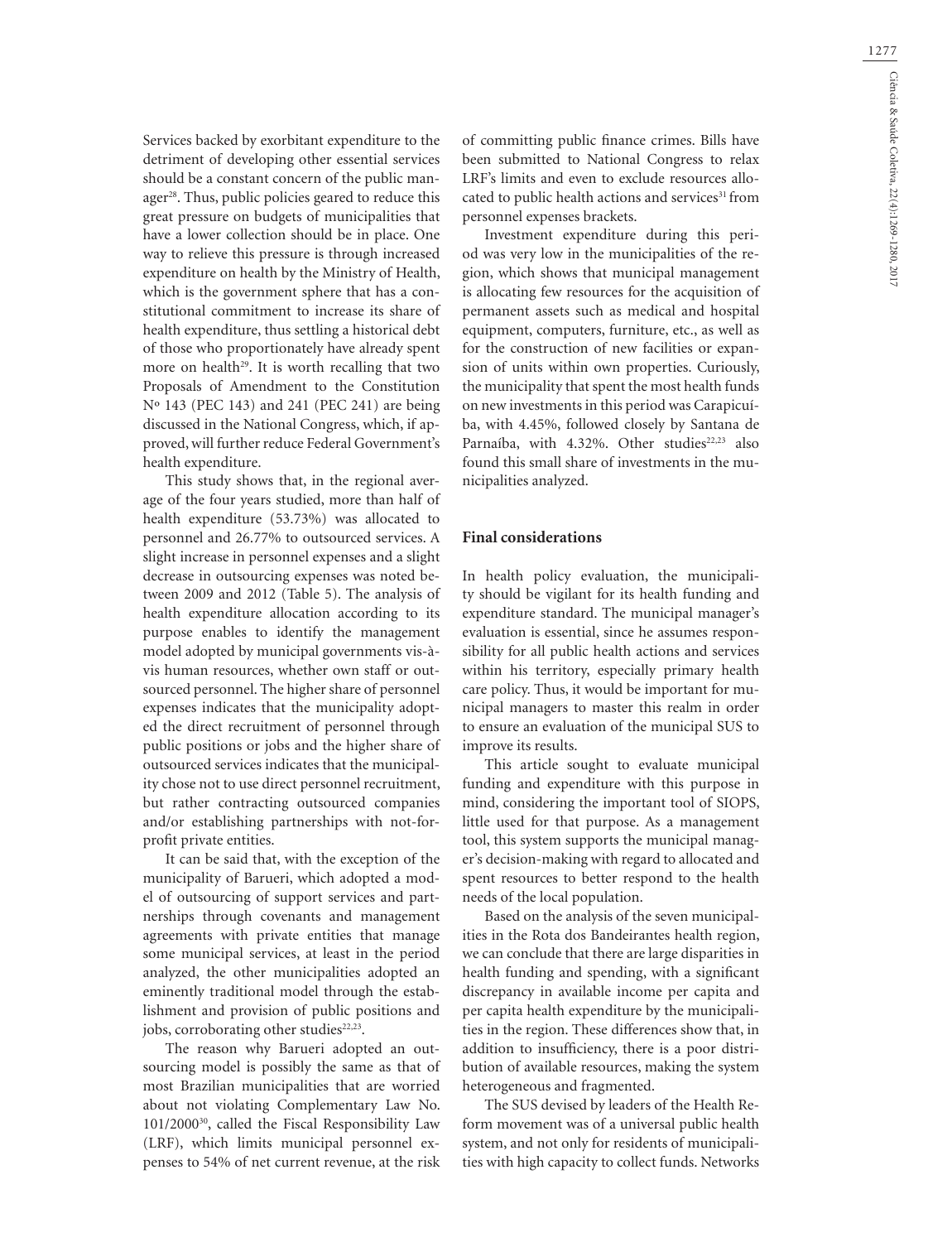regionalization and organization were in place since their idealization in the Health Reform, and is provided in the Federal Constitution, however, its effective implementation has not occurred yet.

In the Brazilian federative model, where the municipality is an independent federated entity, as are State and the Federal Government, it is impossible to conceive a regional autonomy, without this health region really having the tools to exercise this autonomy in the integration of the system. The system's effective regionalization through the strengthening of health regions, with the power to network existing services in the region more efficiently and with economies of scale and scope facilitating access and achieving maximum comprehensiveness within the region seems to be the only way toward a truly national SUS.

We suggest that public policies be implemented to eliminate or minimize discrepancies among Brazilian municipalities in order to meet their needs, both in financial resources for health actions and in management improvement technologies to make better use of available resources. We also recommend the improvement of information systems, especially with regard to the State's indirect expenses in the municipalities.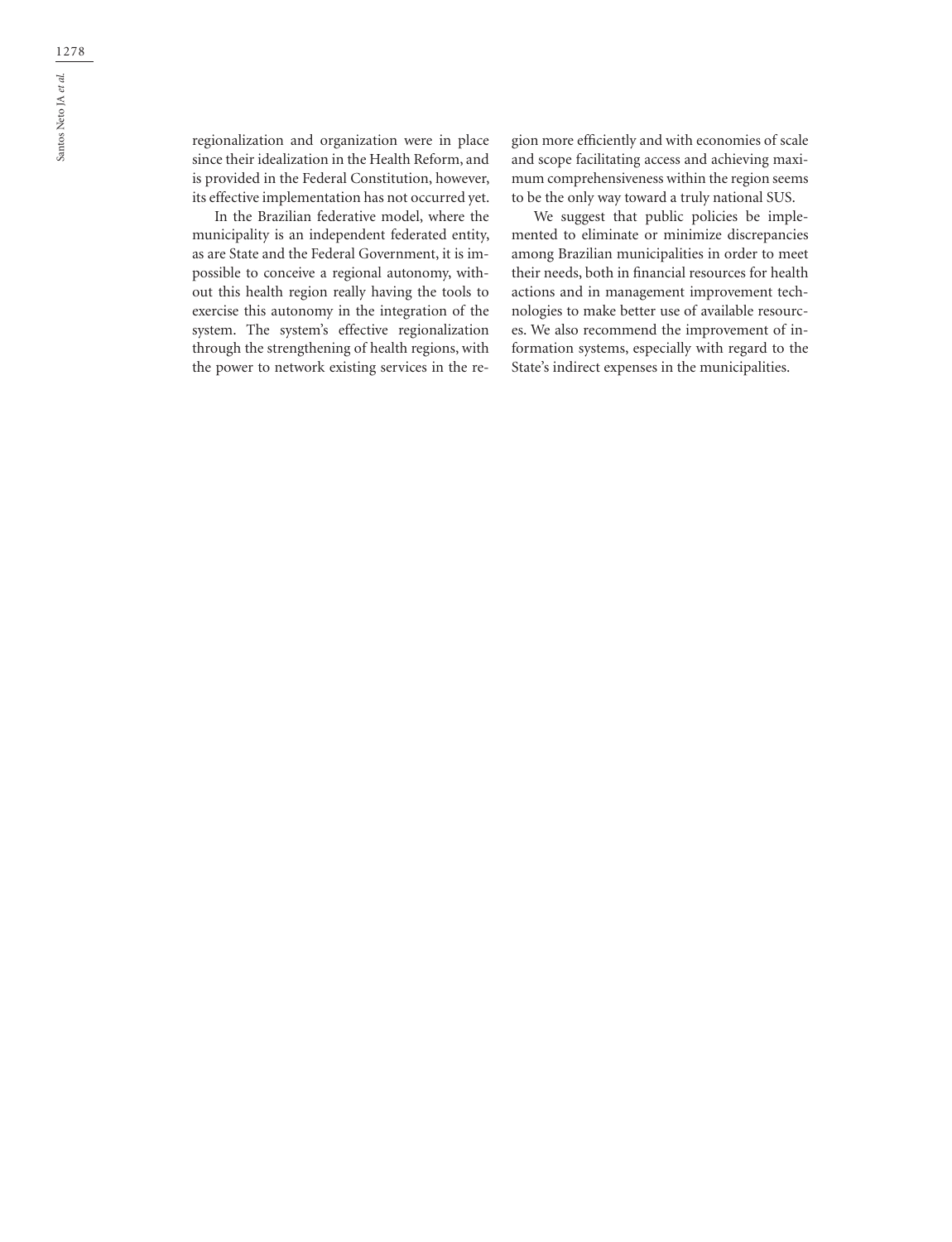### **Collaborations**

JA Santos Neto contributed to data collection and review. AN Mendes contributed to study design and final wording. AC Pereira contributed to the final wording. LR Paranhos contributed to collected data arrangement and final wording.

#### **References**

- 1. Espírito Santo ACG, Tanaka OY. Financiamento, gasto e oferta de serviços de saúde em grandes centros urbanos do estado de São Paulo (Brasil). *Cien Saude Colet* 2011; 16(3):1875-1885.
- 2. Mendes A. A longa batalha pelo financiamento do SUS. *Saúde Soc*. 2013; 22(4):987-993.
- 3. Benevides RPS. *Financiamento do SUS na região metropolitana do Rio de Janeiro nos anos 2000* [dissertação]. Rio de Janeiro: Universidade do Estado do Rio de Janeiro; 2010.
- 4. Gonçalves RF, Bezerra AFB, Espírito Santo ACG, Sousa IMC, Duarte-Neto PJ, Brito e Silva KS. Confiabilidade dos dados relativos ao cumprimento da Emenda Constitucional nº. 29 declarados ao Sistema de Informações sobre Orçamentos Públicos em Saúde pelos municípios de Pernambuco, Brasil. *Cad Saude Publica* 2009; 25(12):2612-2620.
- 5. Mendes A, Marques RM. O financiamento do SUS sob os "ventos" da financeirização. *Cien Saude Colet* 2009; 14(3):841-850.
- 6. Mendes A, Leite MG, Marques RM. Discutindo uma Metodologia para a Alocação Equitativa de Recursos Federais para o Sistema Único de Saúde. *Saúde Soc*. 2011; 20(3):673-690.
- 7. Espirito Santo ACG, Fernando VCN, Bezerra AFB. Despesa pública municipal com saúde em Pernambuco, Brasil, de 2000 a 2007. *Cien Saude Colet* 2012; 17(4):861-871.
- 8. Marques RM, Mendes A. A problemática do financiamento da saúde pública brasileira: de 1985 a 2008. *Econ Soc*. 2012; 21(45):345-362.
- 9. Pinheiro Filho FP, Sarti FM. Falhas de mercado e redes em políticas públicas: desafios e possibilidades ao Sistema Único de Saúde. *Cien Saude Colet* 2012; 17(11):2981-2990.
- 10. Mendes EV. 25 anos do Sistema Único de Saúde: resultados e desafios. *Estud Av*. 2013; 27(78):27-34.
- 11. Santos NR. SUS, política pública de Estado: seu desenvolvimento instituído e instituinte e a busca de saídas. *Cien Saude Colet* 2013; 18(1):273-280.
- 12. Rosa MRR, Coelho TCB. O que dizem os gastos com o Programa Saúde da Família em um município da Bahia? *Cien Saude Colet* 2011; 16(3):1863-1873.
- 13. Conselho Nacional das Secretarias Municipais de Saúde (CONASEMS). *A Atenção Básica que queremos*. Brasília: Editora Conasems; 2011.
- 14. Duarte LS, Pessoto UC, Guimarães RB, Heimann LS, Carvalheiro JR, Cortizo CT, Ribeiro EAW. Regionalização da saúde no Brasil: uma perspectiva de análise. *Saúde Soc*. 2015; 24(2):472-485.
- 15. Viana ALD, Bousquat A, Pereira APCM, Uchimura LYT, Albuquerque MV, Mota PHS, Demarzo MMP, Ferreira MP. Tipologia das regiões de saúde: condicionantes estruturais para a regionalização no Brasil. *Saúde Soc*. 2015; 24(2):413-422.
- 16. Santos L, Campos GWS. SUS Brasil: a região de saúde como caminho. *Saúde Soc*. 2015; 24(2):438-446.
- 17. Kuschnir R, Chorny AH. Redes de atenção à saúde: contextualizando o debate. *Cien Saude Colet* 2010; 15(5):2307-2316.